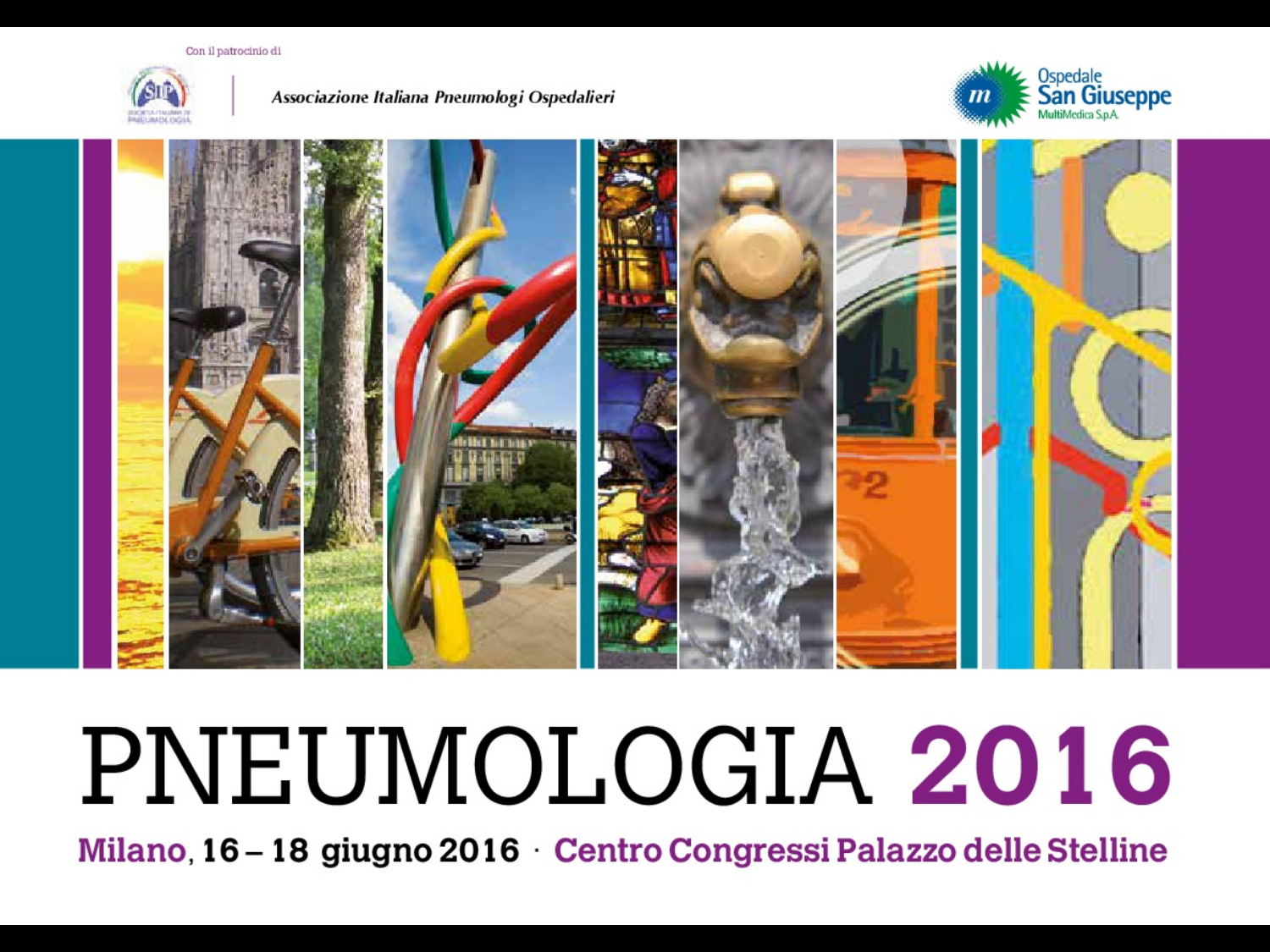### **Clinica e laboratorio della malattia tromboembolica**

#### Marco Moia

Centro Emofila e Trombosi A. Bianchi Bonomi Fondazione IRCCS Ca' Granda Ospedale Maggiore Policlinico di Milano

Milano, 18 Giugno 2016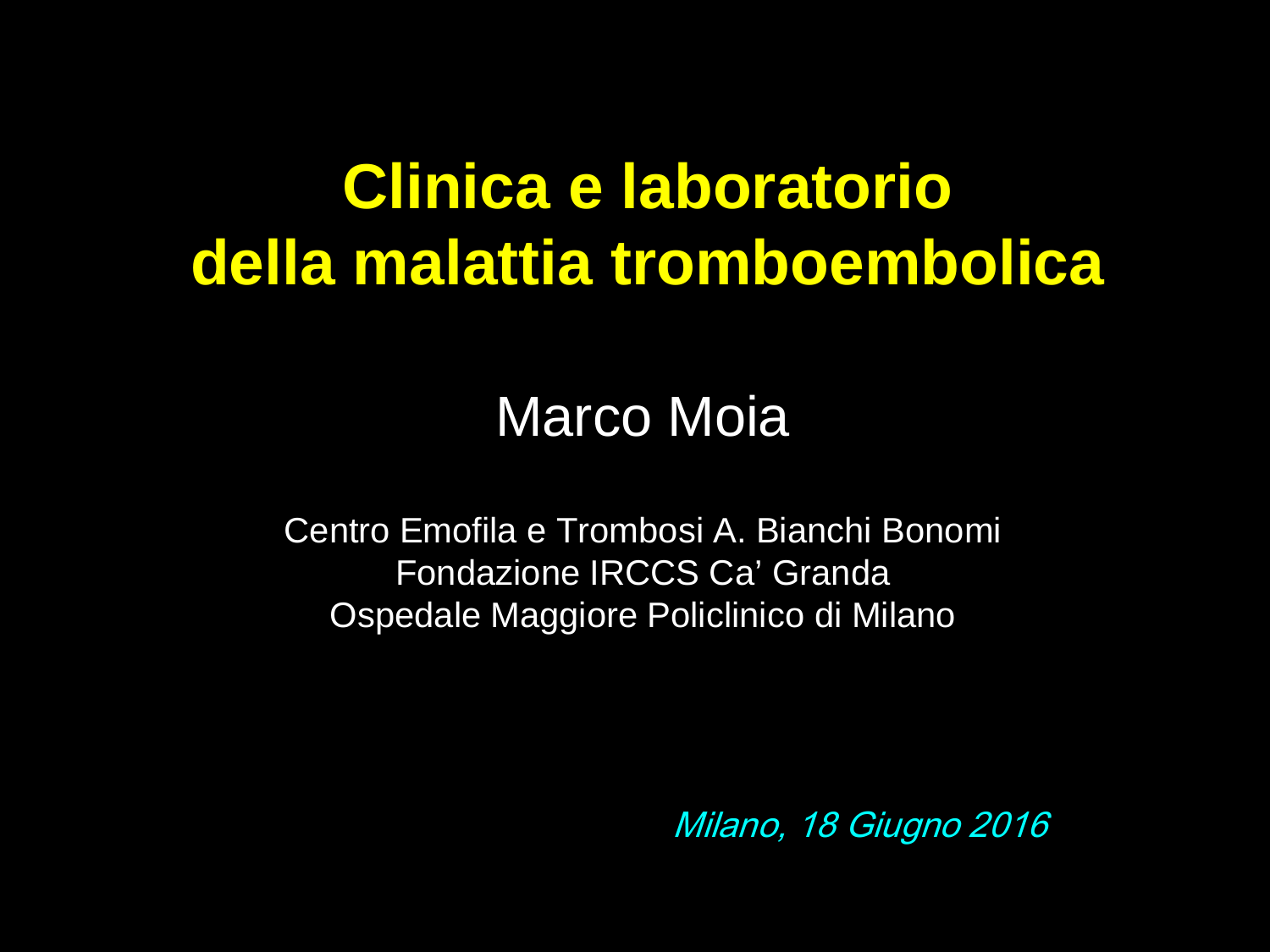# **Anticoagulant treatment in PE Goals**

- To reduce the risk of death
- To reduce the risk of recurrence and pulmonary hypertension

#### *by*

- Reducing thrombus formation
	- At low risk of bleeding
	- Without admission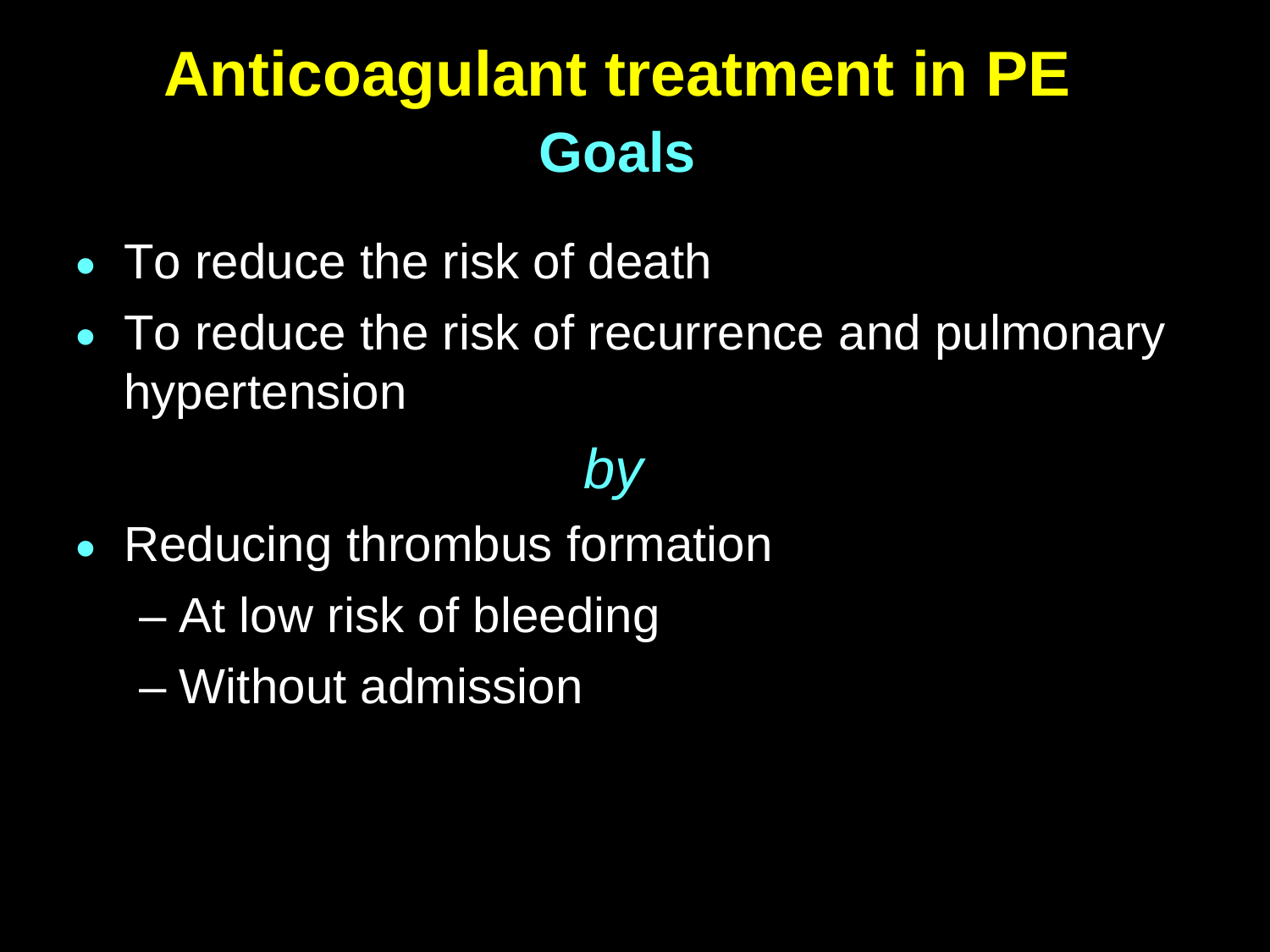#### **PE: standard treatment**

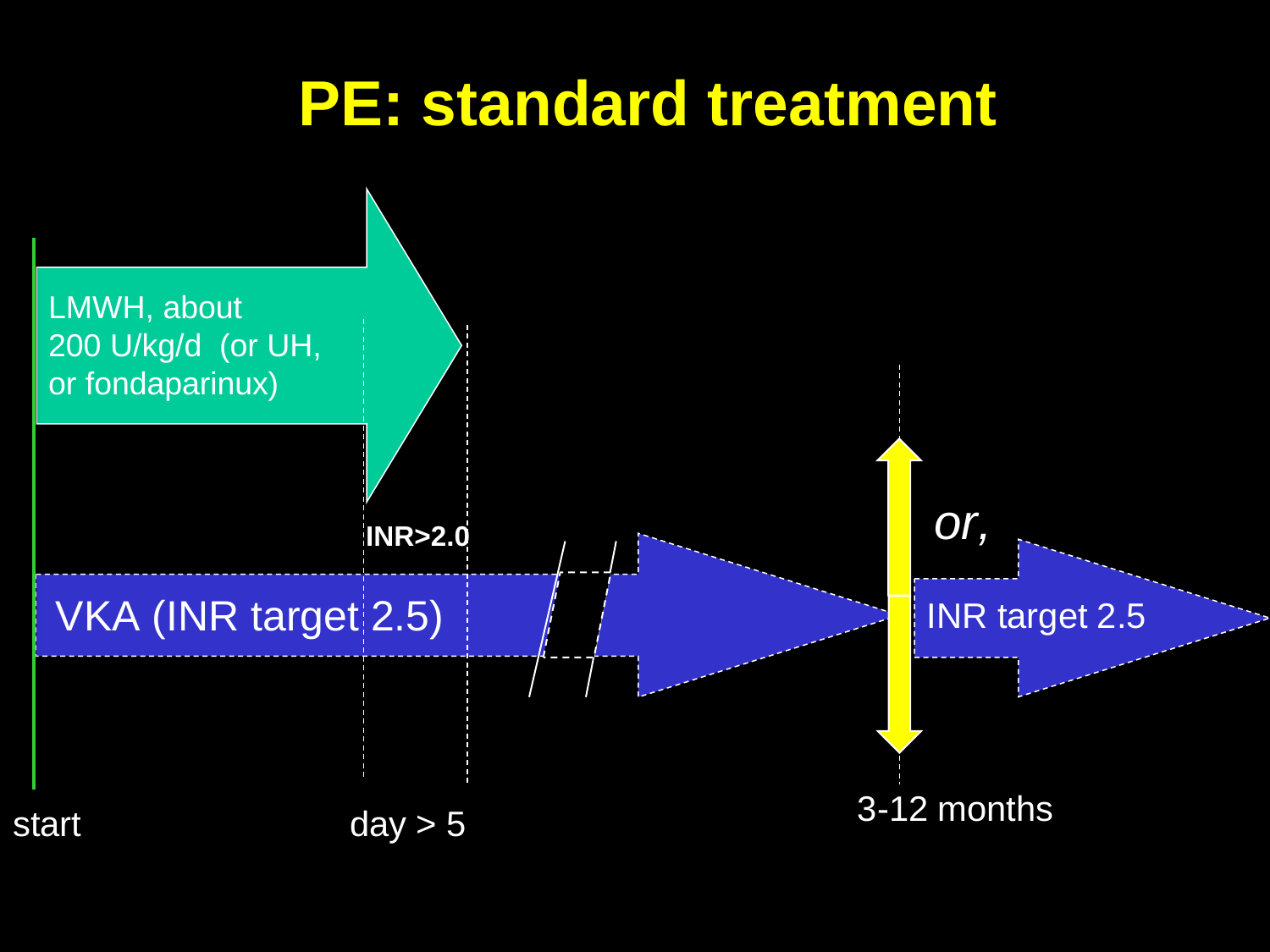## **Advantages of DOAC**

- Rapid onset of action No need for bridging
- 
- Low potential for food interactions No dietary precautions
- Low potential for drug interactions Few drug restrictions
- **Predictable NO need for routine**

• Specific coagulation enzyme target Low risk of off-target adverse effects

# **anticoagulant effect coagulation monitoring**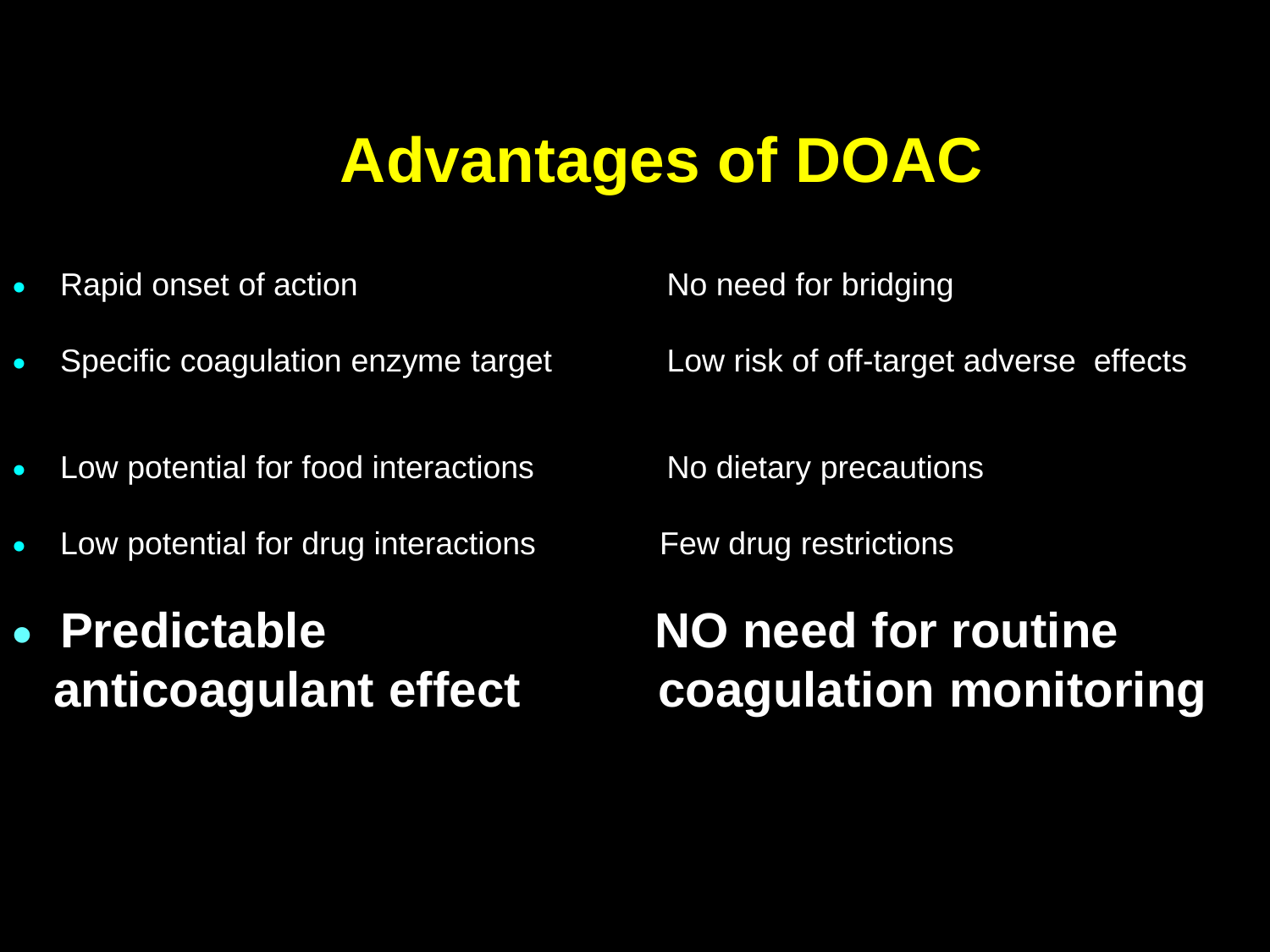

#### Oral Rivaroxaban for the Treatment of Symptomatic Pulmonary Embolism

The EINSTEIN-PE Investigators\*

#### N Engl J Med 2012



| No. at Risk                                                                 |  |  |  |                                                            |  |  |  |
|-----------------------------------------------------------------------------|--|--|--|------------------------------------------------------------|--|--|--|
| Rivaroxaban                                                                 |  |  |  | 2412 2183 2133 2024 1953 1913 1211 696 671 632 600 588 313 |  |  |  |
| Standard therapy 2405 2184 2115 1990 1923 1887 1092 687 660 620 589 574 251 |  |  |  |                                                            |  |  |  |

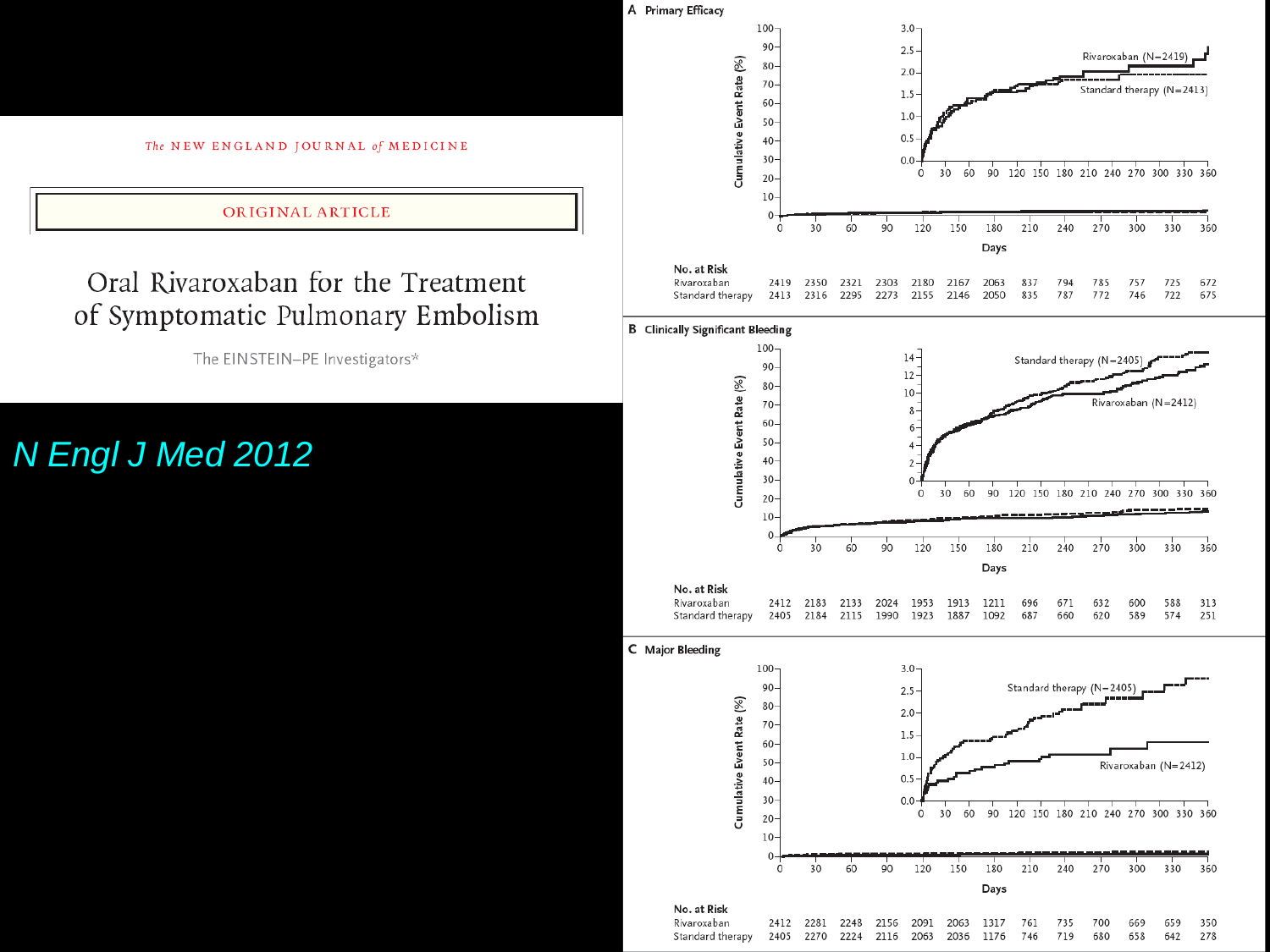| <b>Study (DOAC)</b>                                  | N<br>(patients) | Age<br>(yrs) | Male<br>sex (%) | Index PE,<br>n (%) | <b>Anatomical extent</b><br>of PE (%)*                         | Design        | <b>Experimental</b><br>treatment                                    | <b>Control treatment</b>                                                   | <b>Planned</b><br>duration                   | <b>TTR</b><br>$(\%)$ |
|------------------------------------------------------|-----------------|--------------|-----------------|--------------------|----------------------------------------------------------------|---------------|---------------------------------------------------------------------|----------------------------------------------------------------------------|----------------------------------------------|----------------------|
| Acute treatment<br><b>RE-COVER I</b><br>(Dabigatran) | 2,564           | 55           | 58              | 786 (31)           | <b>NR</b>                                                      | <b>DBRCNI</b> | Heparin $\geq$ 5 days followed<br>by DAB 150 mg BID                 | Heparin $\geq$ 5 days +<br>warfarin dose-adjusted<br>$(INR: 2.0 - 3.0)$    | 6 months                                     | 60                   |
| <b>RE-COVER II</b><br>(Dabigatran)                   | 2,589           | 55           | 61              | 816 (32)           | <b>NR</b>                                                      | <b>DBRCNI</b> | Heparin $\geq$ 5 days followed<br>by DAB 150 mg BID                 | Heparin $\geq$ 5 days +<br>warfarin dose-adjusted<br>$(INR: 2.0 - 3.0)$    | 6 months                                     | 57                   |
| <b>EINSTEIN DVT</b><br>(Rivaroxaban)                 | 3,449           | 56           | 57              | 23(1)              | <b>NA</b>                                                      | OLRCNI        | RIV 15 mg BID for the<br>first 3 weeks, followed by<br>RIV 20 mg OD | Heparin $\geq$ 5 days +<br>warfarin dose-adjusted<br>$(INR: 2.0 - 3.0)$    | 3, 6, or 12 months <sup><math>‡</math></sup> | 57.7                 |
| <b>EINSTEIN PE</b><br>(Rivaroxaban)                  | 4.833           | 58           | 53              | 4,833 (100)        | Extensive: 24:<br>intermediate: 58;<br>limited: 13; missing: 5 | <b>OLRCNI</b> | RIV 15 mg BID for the<br>first 3 weeks, followed by<br>RIV 20 mg OD | Heparin $\geq$ 5 days +<br>warfarin dose-adjusted<br>$(INR: 2.0 - 3.0)$    | 3, 6, or $12$ months <sup>‡</sup>            | 62.7                 |
| <b>AMPLIFY</b><br>(Apixaban)                         | 5,400           | 57           | 59              | 1,836 (35)         | Extensive: 37:<br>intermediate: 43;<br>limited: 9; missing: 11 | <b>DBRCNI</b> | API 10 mg BID 7 days,<br>followed by API 5 mg BID                   | Enoxaparin $\geq$ 5 days +<br>warfarin dose-adjusted<br>$(INR: 2.0 - 3.0)$ | 6 months                                     | 61                   |
| <b>HOKUSAI-VTE</b><br>(Edoxaban)                     | 8,292           | 56           | 57              | 3,319 (40)         | Extensive: 46:<br>intermediate: 41;<br>limited: 7; missing: 6  | <b>DBRCNI</b> | Heparin $\geq$ 5 days followed<br>by EDO 60 mg OD <sup>#</sup>      | Heparin $\geq$ 5 days +<br>warfarin dose-adjusted<br>$(INR: 2.0 - 3.0)$    | 3 to 12 months <sup>‡</sup>                  | 63.5                 |
| <b>Extended treatment</b>                            |                 |              |                 |                    |                                                                |               |                                                                     |                                                                            |                                              |                      |
| <b>RE-MEDY</b><br>(Dabigatran)                       | 2,866           | 55           | 61              | 994 (35)           | <b>NR</b>                                                      | <b>DBRCNI</b> | DAB 150 mg BID                                                      | Warfarin dose-adjusted<br>$(INR: 2.0 - 3.0)$                               | 18 months <sup>§</sup>                       | 65                   |
| <b>RE-SONATE</b><br>(Dabigatran)                     | 1.343           | 56           | 55              | 443 (33)           | <b>NR</b>                                                      | <b>DBRCS</b>  | DAB 150 mg BID                                                      | Placebo                                                                    | 6 months $\frac{5}{3}$                       | <b>NA</b>            |
| <b>EINSTEIN-</b><br><b>EXTENSION</b>                 | 1,197           | 58           | 58              | 454 (38)           | <b>NR</b>                                                      | <b>DBRCS</b>  | RIV 20 mg OD                                                        | Placebo                                                                    | 6 or 12 months <sup>§</sup>                  | <b>NA</b>            |
| (Rivaroxaban)<br>AMPLIFY-EXT<br>(Apixaban)           | 2,486           | 57           | 57              | 34                 | <b>NR</b>                                                      | <b>DBRCS</b>  | API 2.5 mg and 5 mg BID                                             | Placebo                                                                    | 12 months <sup>§</sup>                       | <b>NA</b>            |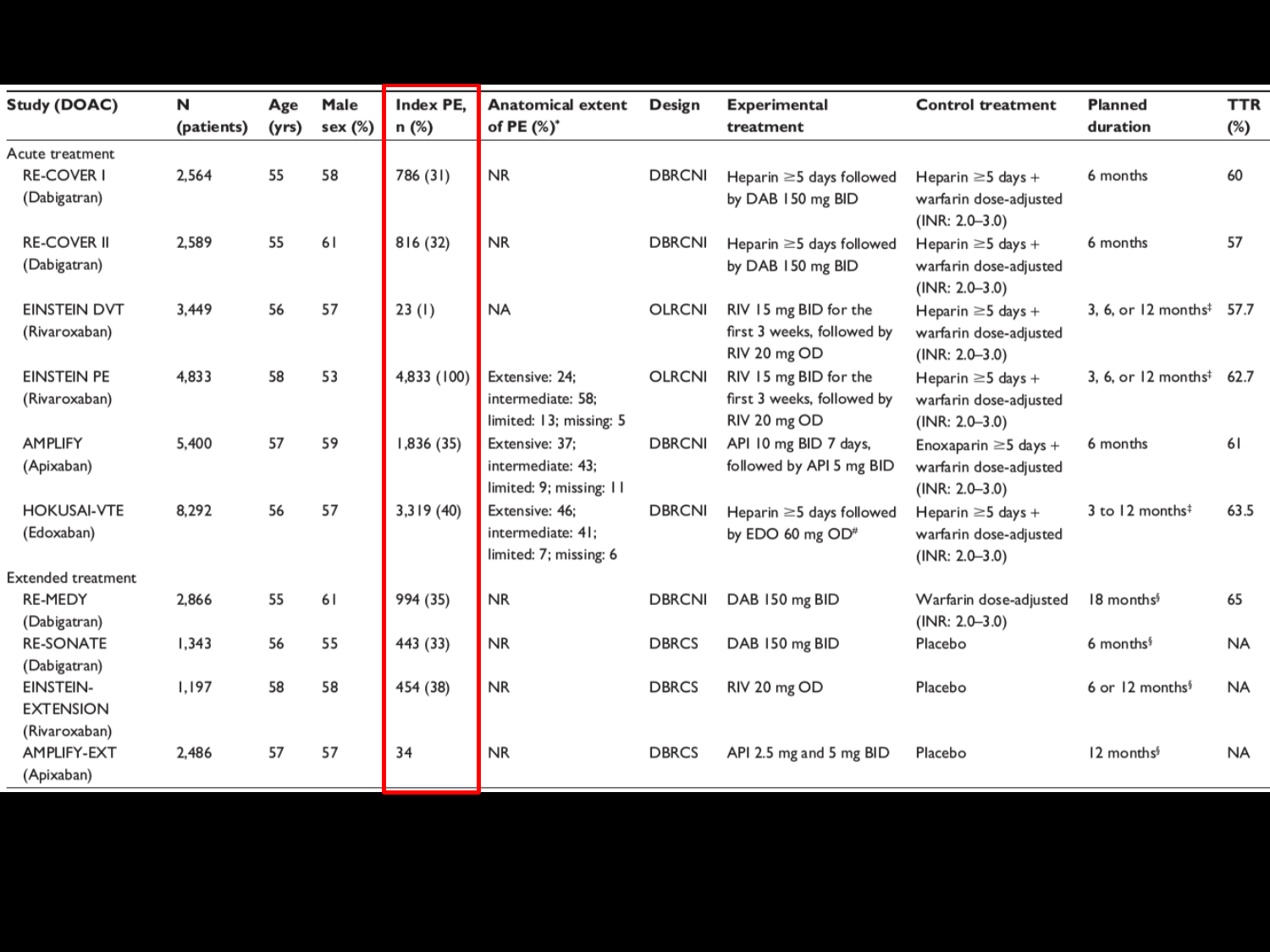#### **Efficacy of DOAC in PE: initial/long-term therapy** *vs* **standard treatment**

| А |                                                                                                | <b>DOAC</b> |              | <b>Standard treatment</b> |       |        | <b>Risk ratio</b>   | <b>Risk ratio</b>   |
|---|------------------------------------------------------------------------------------------------|-------------|--------------|---------------------------|-------|--------|---------------------|---------------------|
|   | Study or subgroup                                                                              | Events      | <b>Total</b> | <b>Events</b>             | Total | Weight | M-H, random, 95% CI | M-H, random, 95% CI |
|   | 1 Index PE                                                                                     |             |              |                           |       |        |                     |                     |
|   | 0102. POOL RE-COVER I–II                                                                       | 18          | 795          | 21                        | 807   | 5.6%   | 0.87(0.47, 1.62)    |                     |
|   | 04. EINSTEIN PE                                                                                | 50          | 2,419        | 44                        | 2,413 | 13.4%  | 1.13 (0.76, 1.69)   |                     |
|   | 05. AMPLIFY                                                                                    | 21          | 930          | 24                        | 906   | 6.4%   | 0.85(0.48, 1.52)    |                     |
|   | 06. HOKUSAI-VTE                                                                                | 47          | 1,650        | 65                        | 1,669 | 15.8%  | 0.73(0.51, 1.06)    |                     |
|   | Subtotal (95% CI)                                                                              |             | 5,794        |                           | 5,795 | 41.2%  | 0.88(0.70, 1.11)    |                     |
|   | Total events                                                                                   | 136         |              | 154                       |       |        |                     |                     |
|   | Heterogeneity: tau <sup>2</sup> = 0.00; chi <sup>2</sup> = 2.51, df = 3 (P=0.47); $\beta$ = 0% |             |              |                           |       |        |                     |                     |
|   | Test for overall effect: $Z = 1.06$ ( $P = 0.29$ )                                             |             |              |                           |       |        |                     |                     |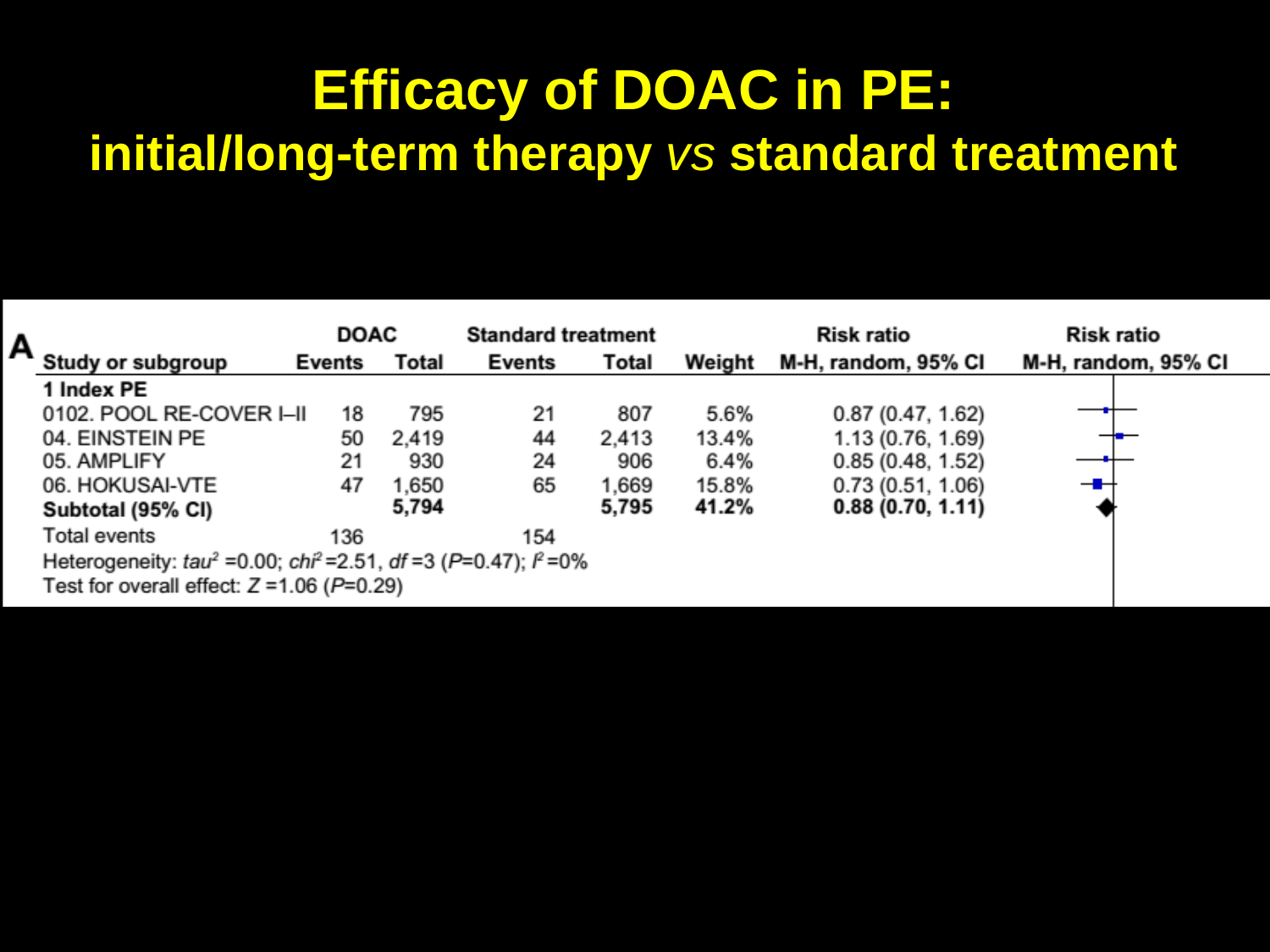### **Are DOAC effective and safe in patients with PE ?**

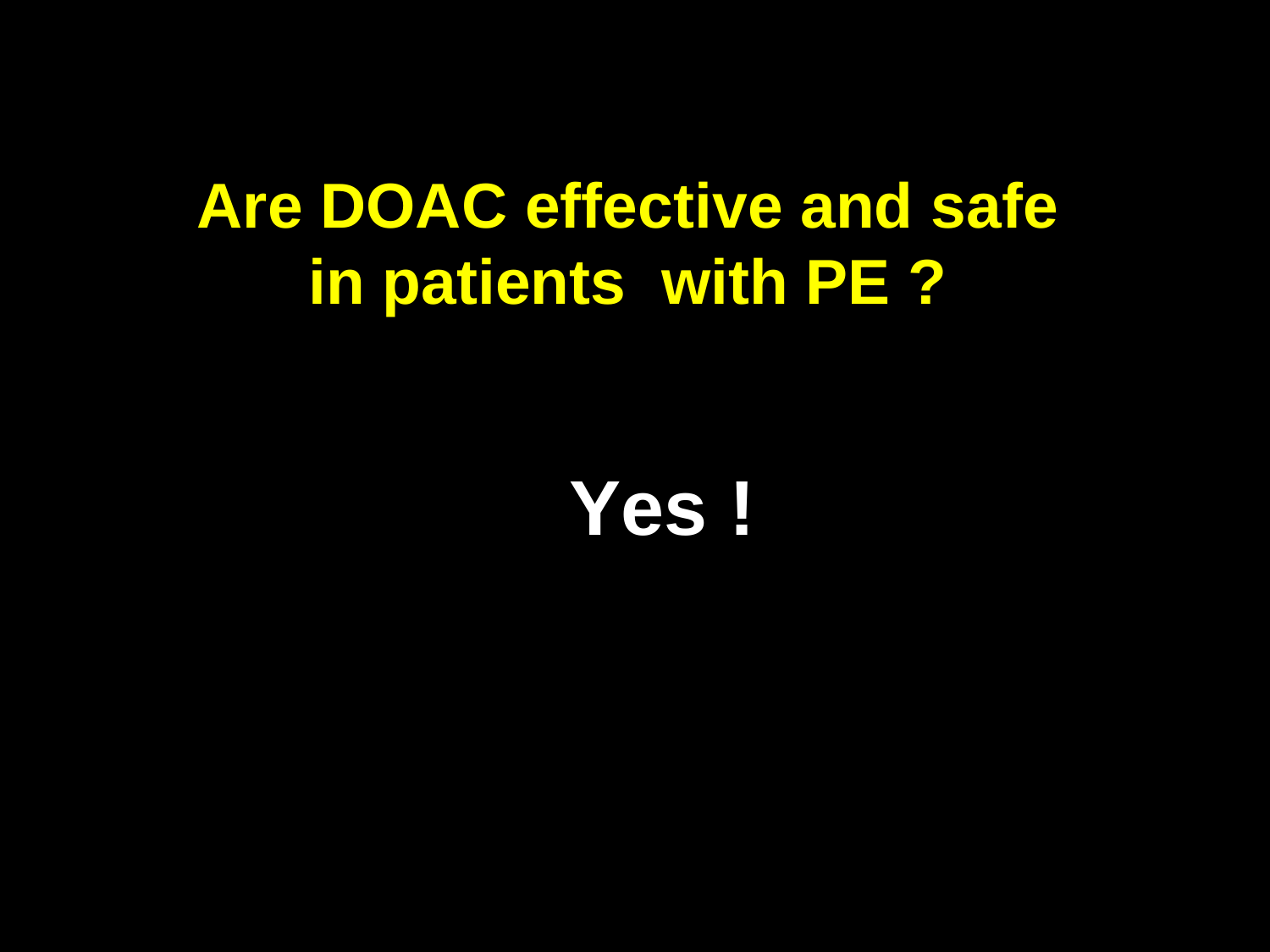#### Heparin lead-in approach

dabigatran, edoxaban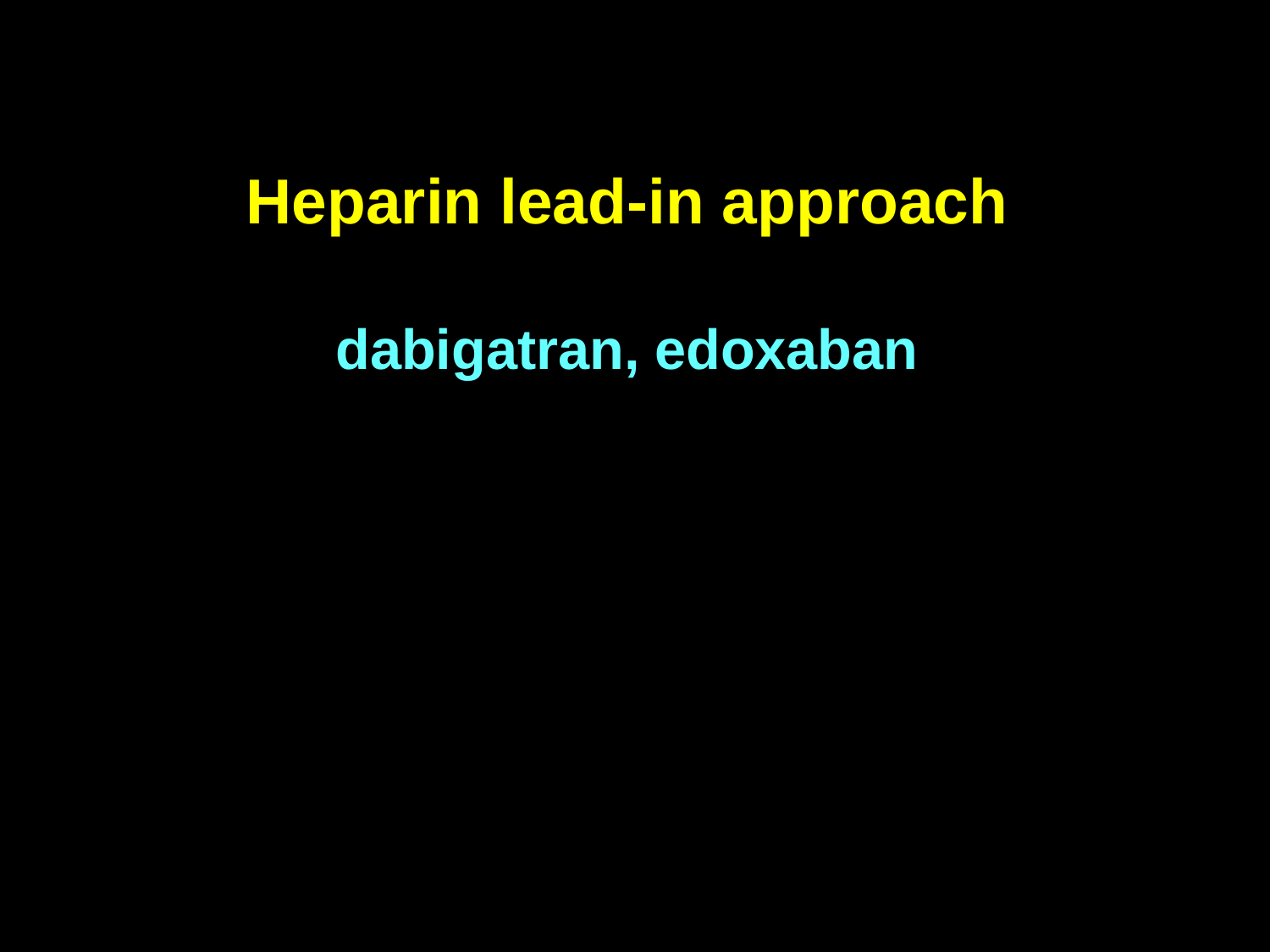## Dabigatran

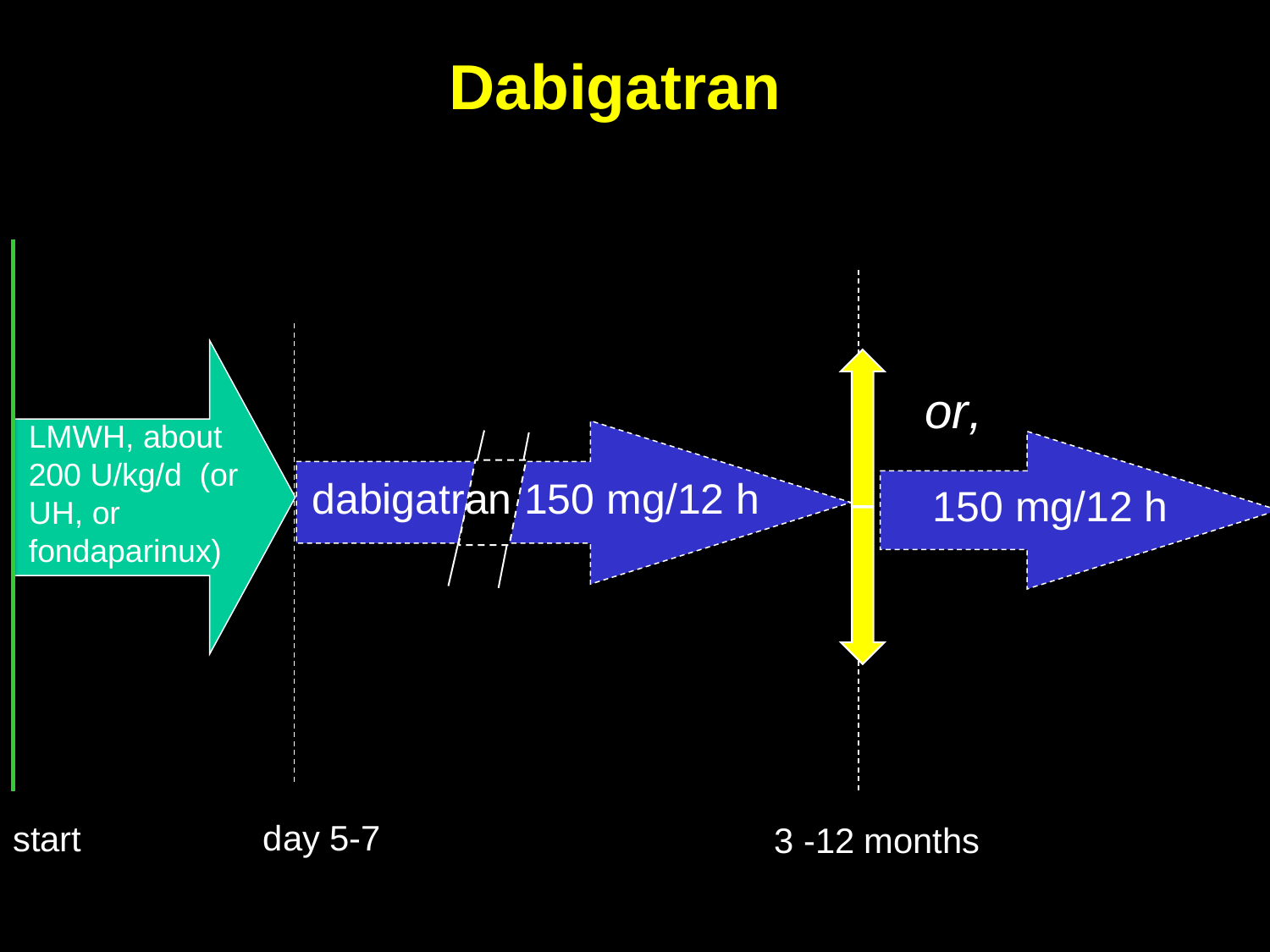

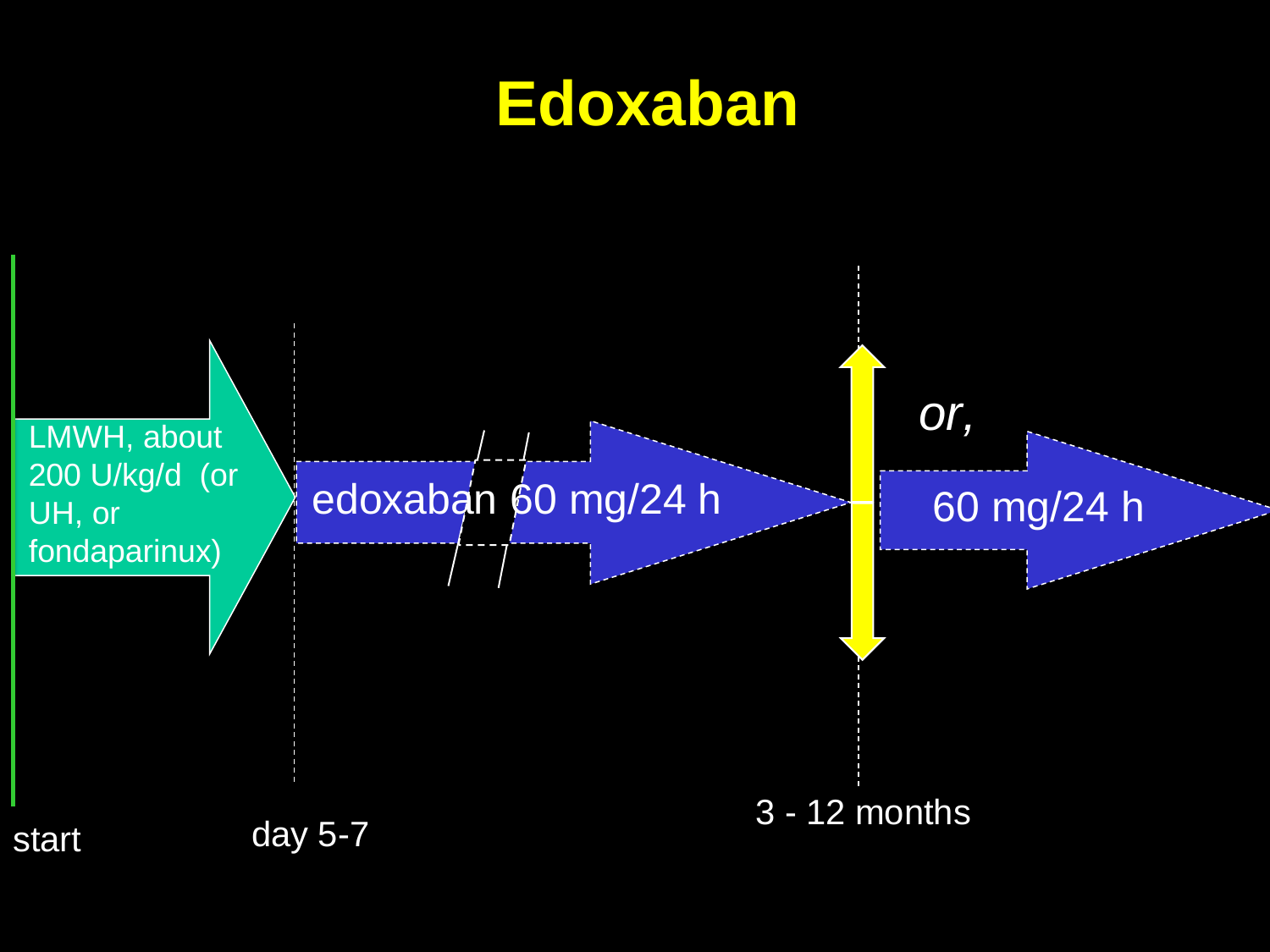### Single drug approach

rivaroxaban, apixaban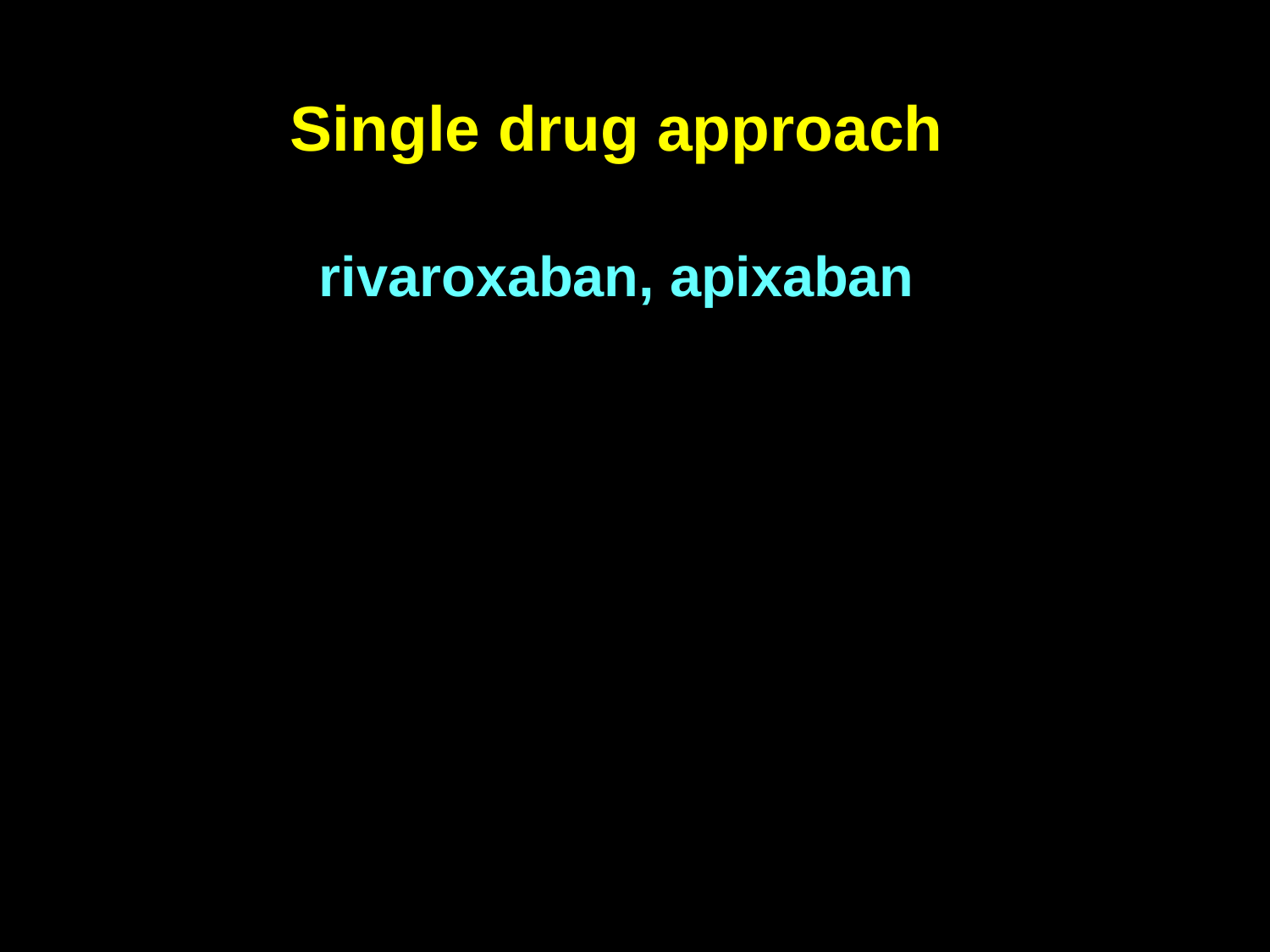#### **Rivaroxaban**

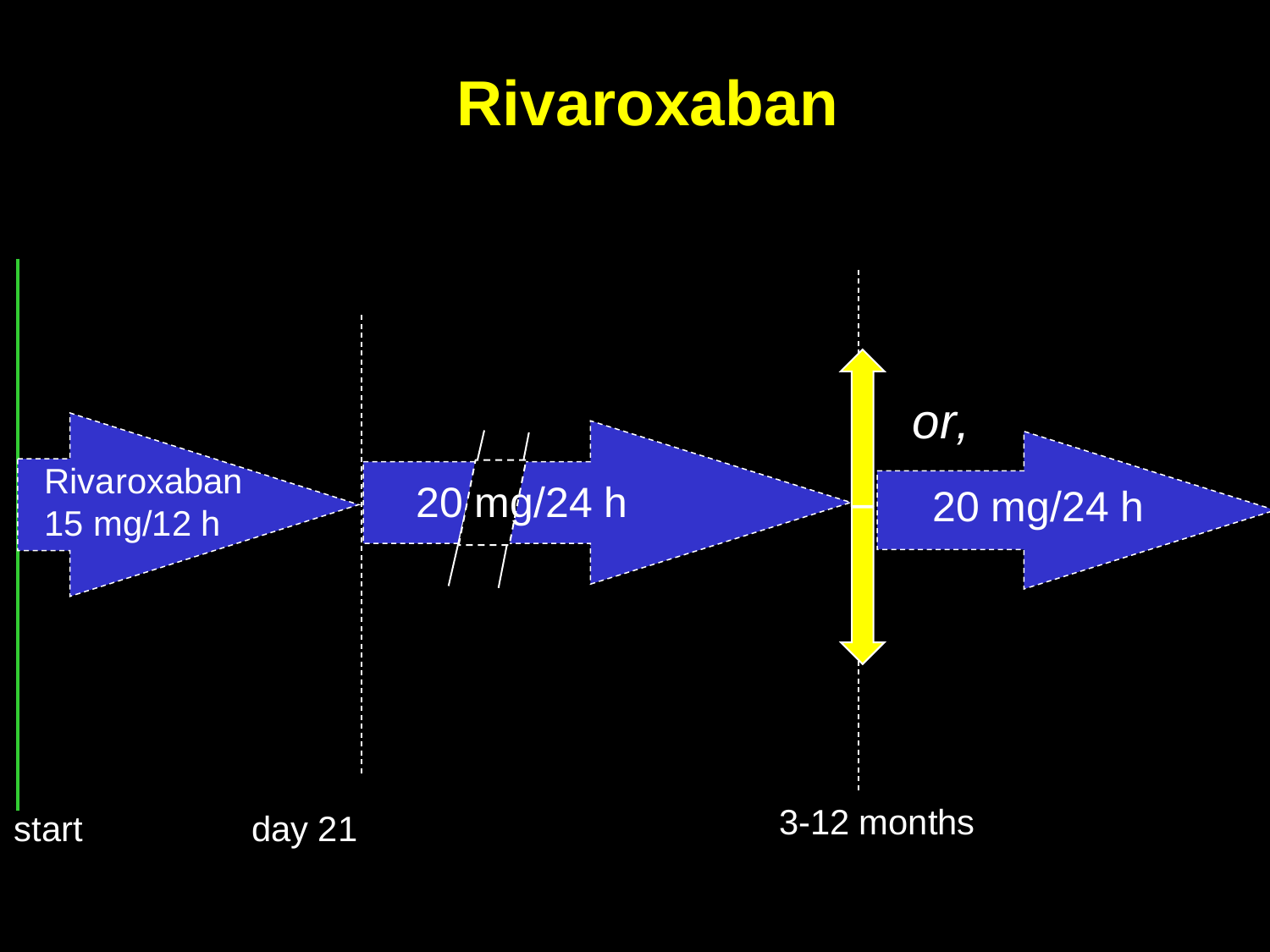# **Apixaban**

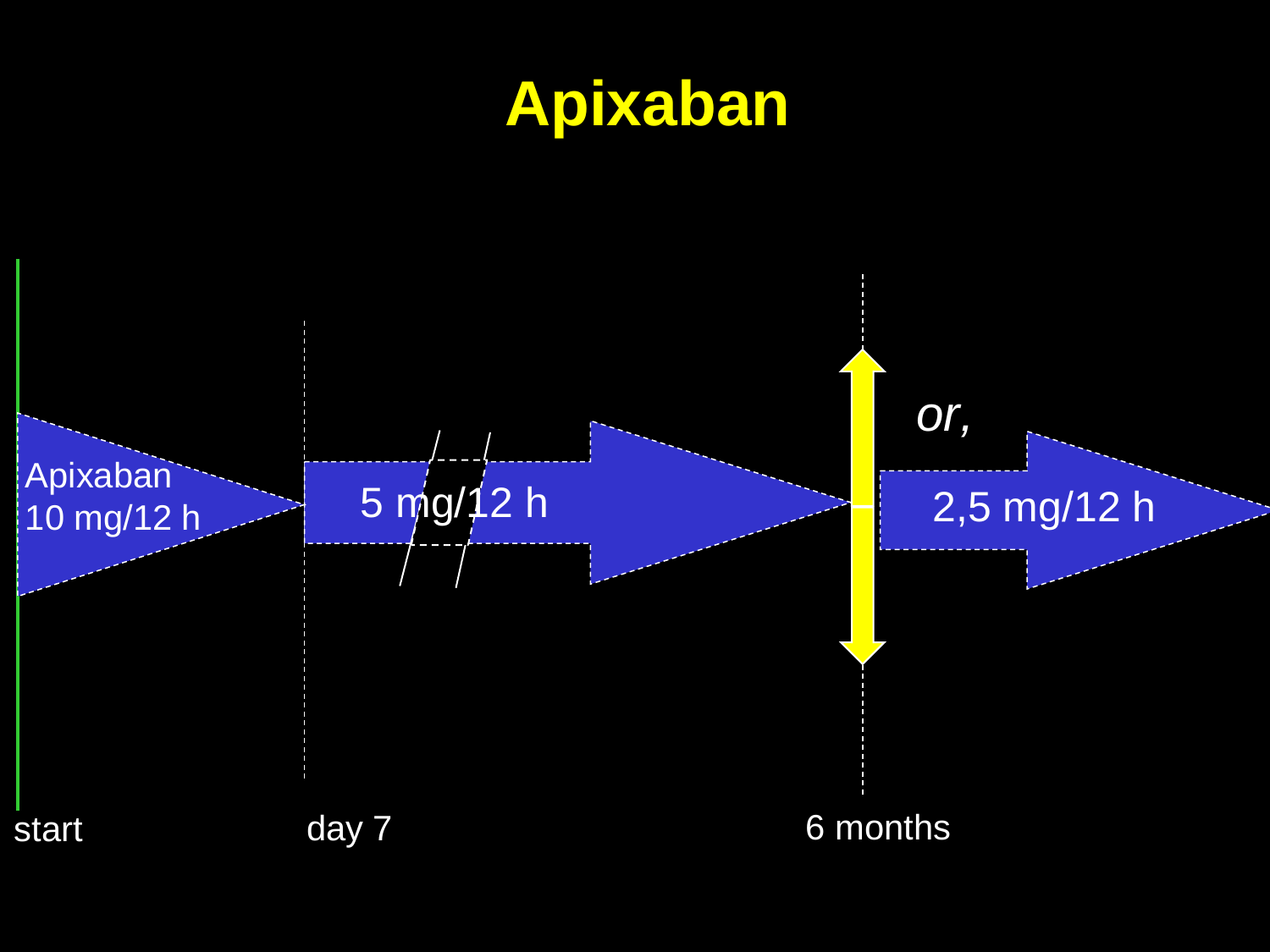# **Which patients should NOT be treated with DOAC**

- Patients with prosthetic heart valves
- Patients with contraindications to DOAC (severe renal failure, severe liver diseases, thrombocytopenia,…)
- Patients with active bleeding or indication to surgery
- Pregnant and breast-feeding mothers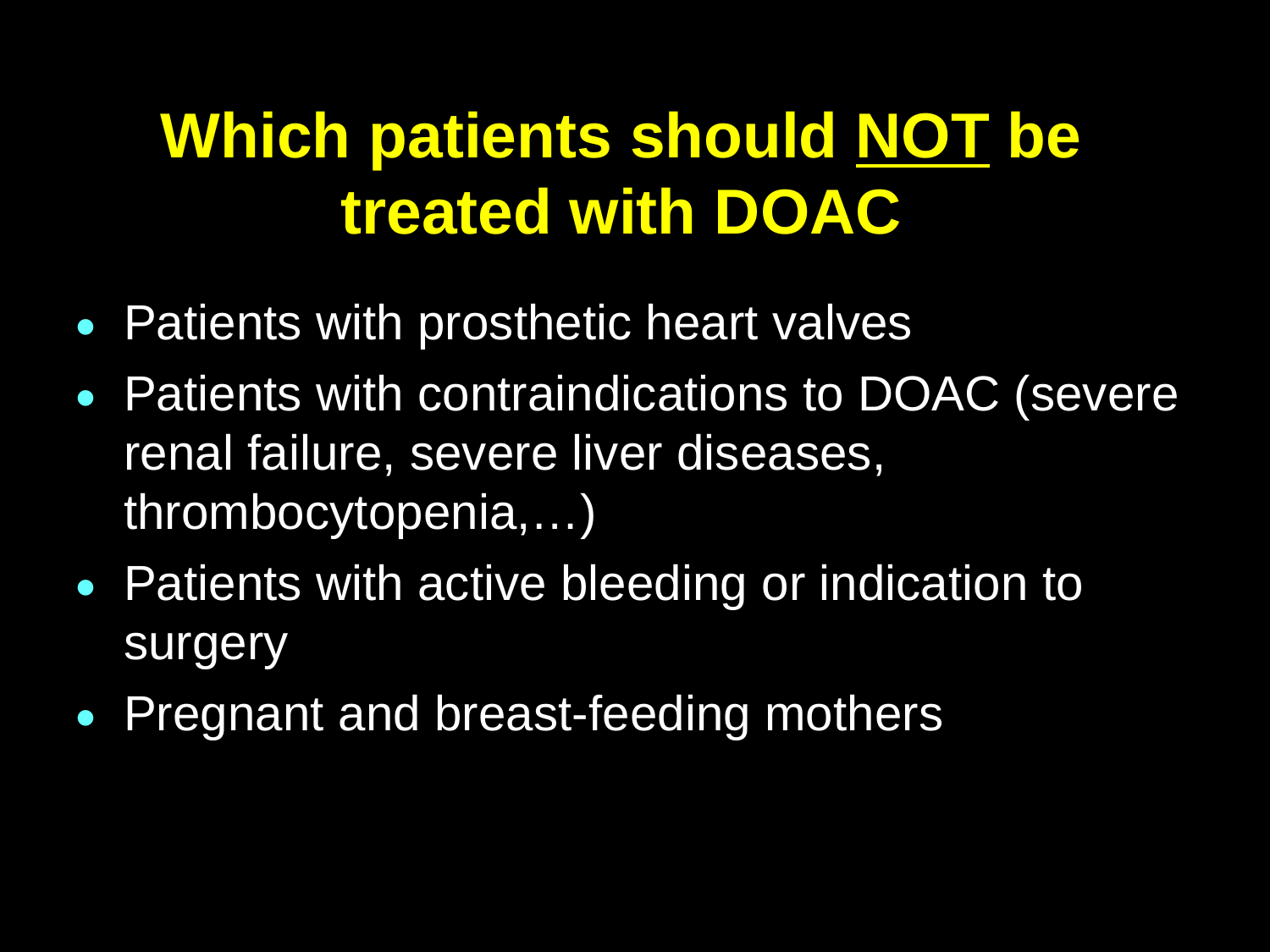# **Anticoagulant treatment in PE: how long ?**

- 3-6 months (removable risk factor factor, i.e surgery, pregnancy, contraceptive use…)
- Lifelong: recurrence; not-removable risk factor
- Case-by case basis (evaluate and explain the risk-benefit ratio)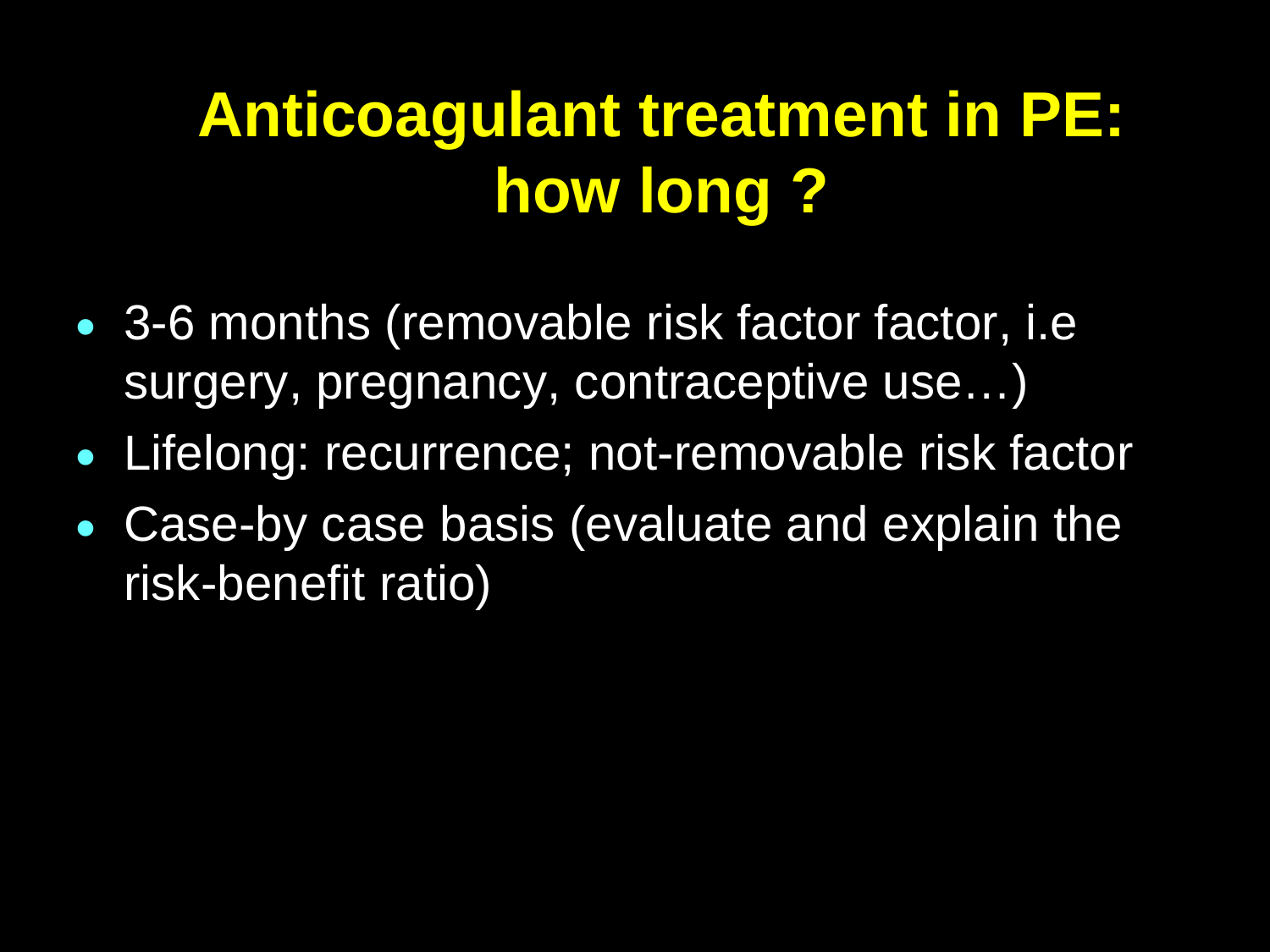# **To keep in mind**

- Clinical conditions
- Quality, and adherence to treatment
- Side-effects of treatment
- Severity of PE, and of a possible recurrence
- Patients' preferences and environment
- Costs, availability
- Risk factors for recurrence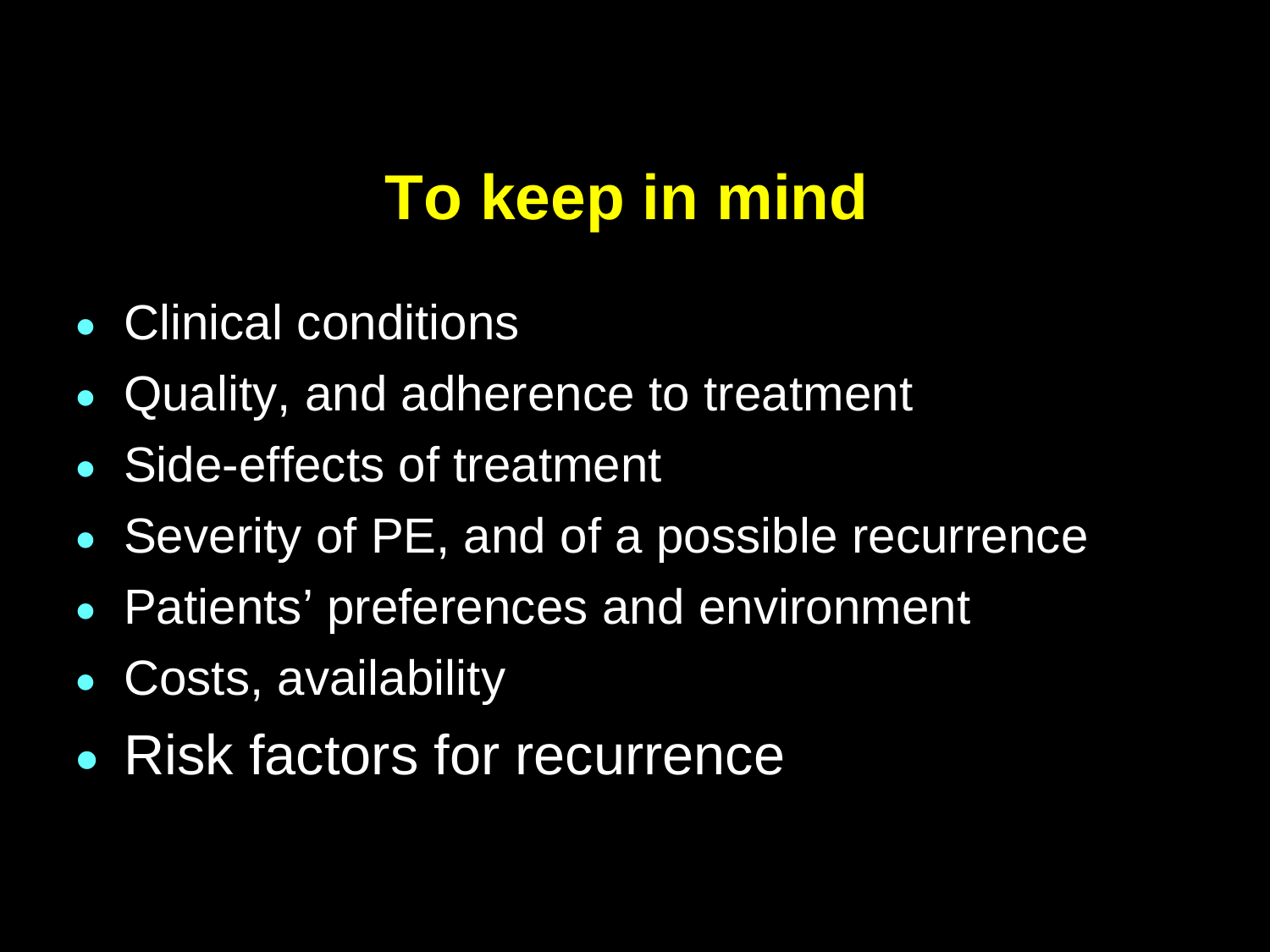# **Prevalence of congenital defects**

| <b>Prothrombin G20210A</b> 2 - 5 % |                       | $6 - 15 \%$                    |
|------------------------------------|-----------------------|--------------------------------|
| <b>Factor V Leiden</b>             | $3 - 7\%$             | $15 - 20 \%$                   |
| <b>Protein S defect</b>            | $\mathbf{P}$          | $1 - 2\%$                      |
| <b>Protein C defect</b>            | $0.1 - 0.5 \%$        | 3%                             |
| Antithrombin defect                | $0.02 - 0.2 \%$       | $1\%$                          |
|                                    | general<br>population | unselected<br><b>VTE cases</b> |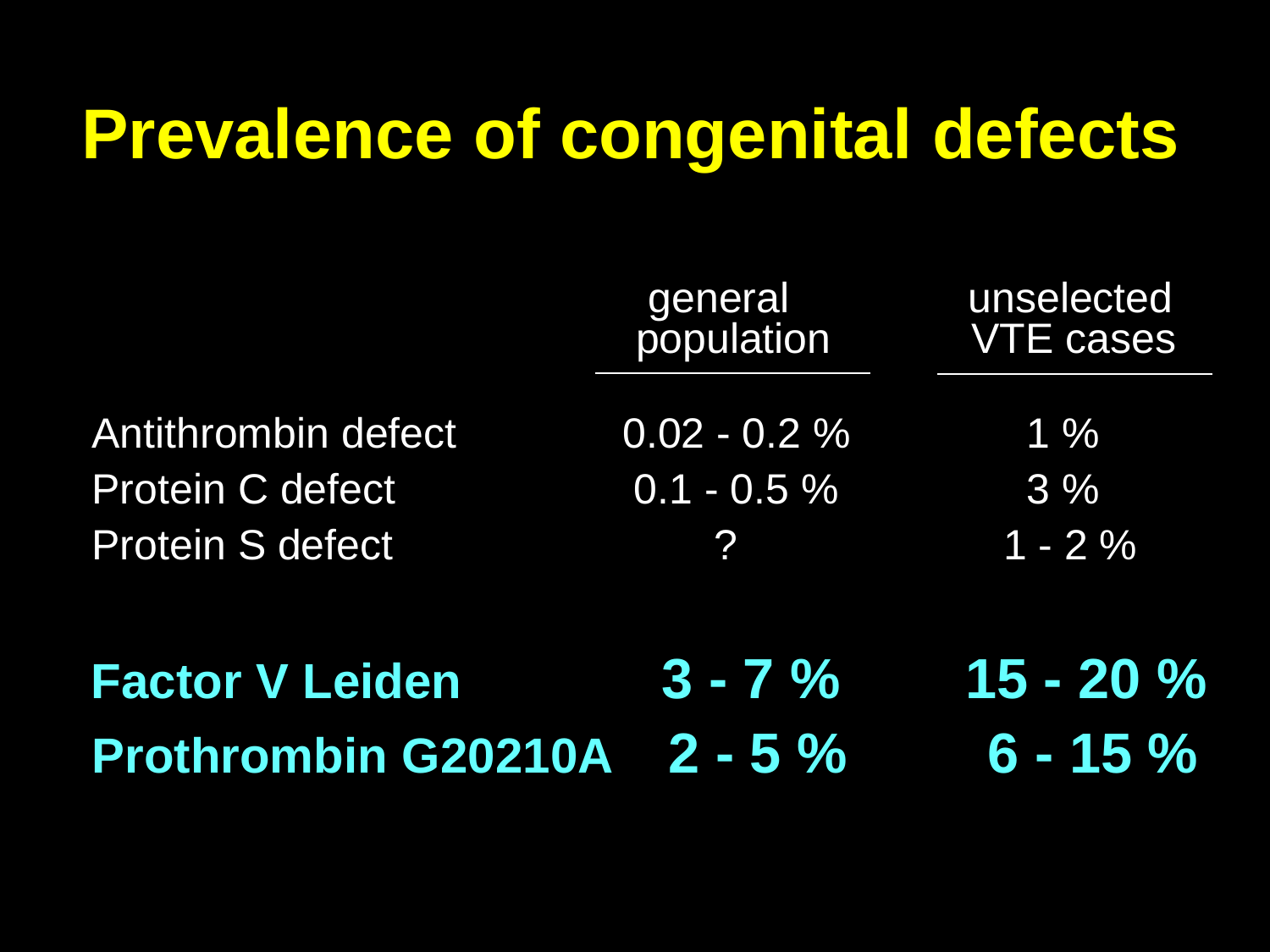### **Relative risk**

|                            | <b>Relative Risk</b><br>increase |
|----------------------------|----------------------------------|
| Antithrombin defect        | $5 - 50$                         |
| <b>Protein C defect</b>    | $7 - 15$                         |
| <b>Protein S defect</b>    | $6 - 10$                         |
| <b>Factor V Leiden</b>     | $5 - 8$                          |
| <b>Prothrombin G20210A</b> | $2 - 4$                          |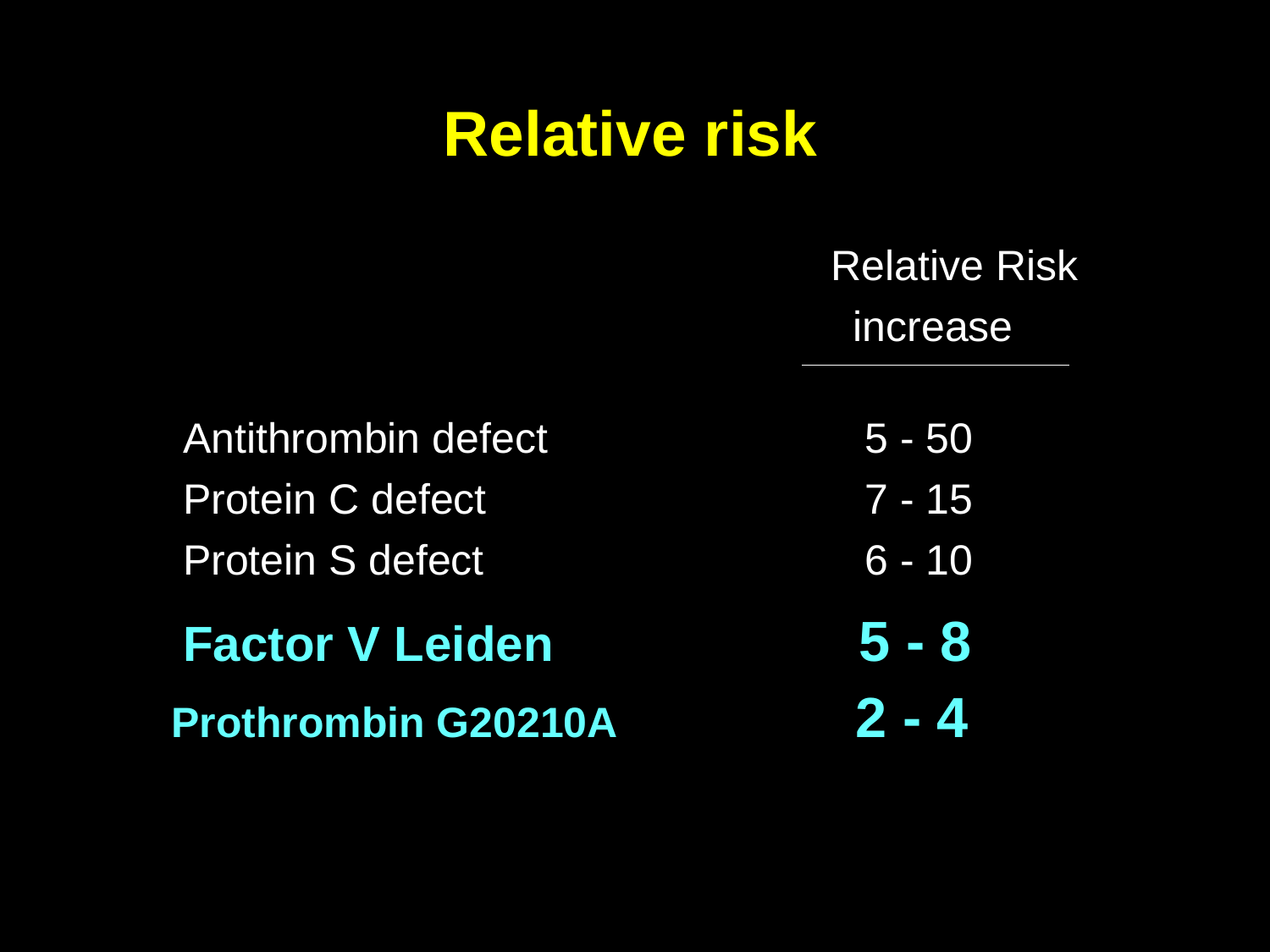**Antiphospholipid syndrome (APS): a clinical and laboratory challenge**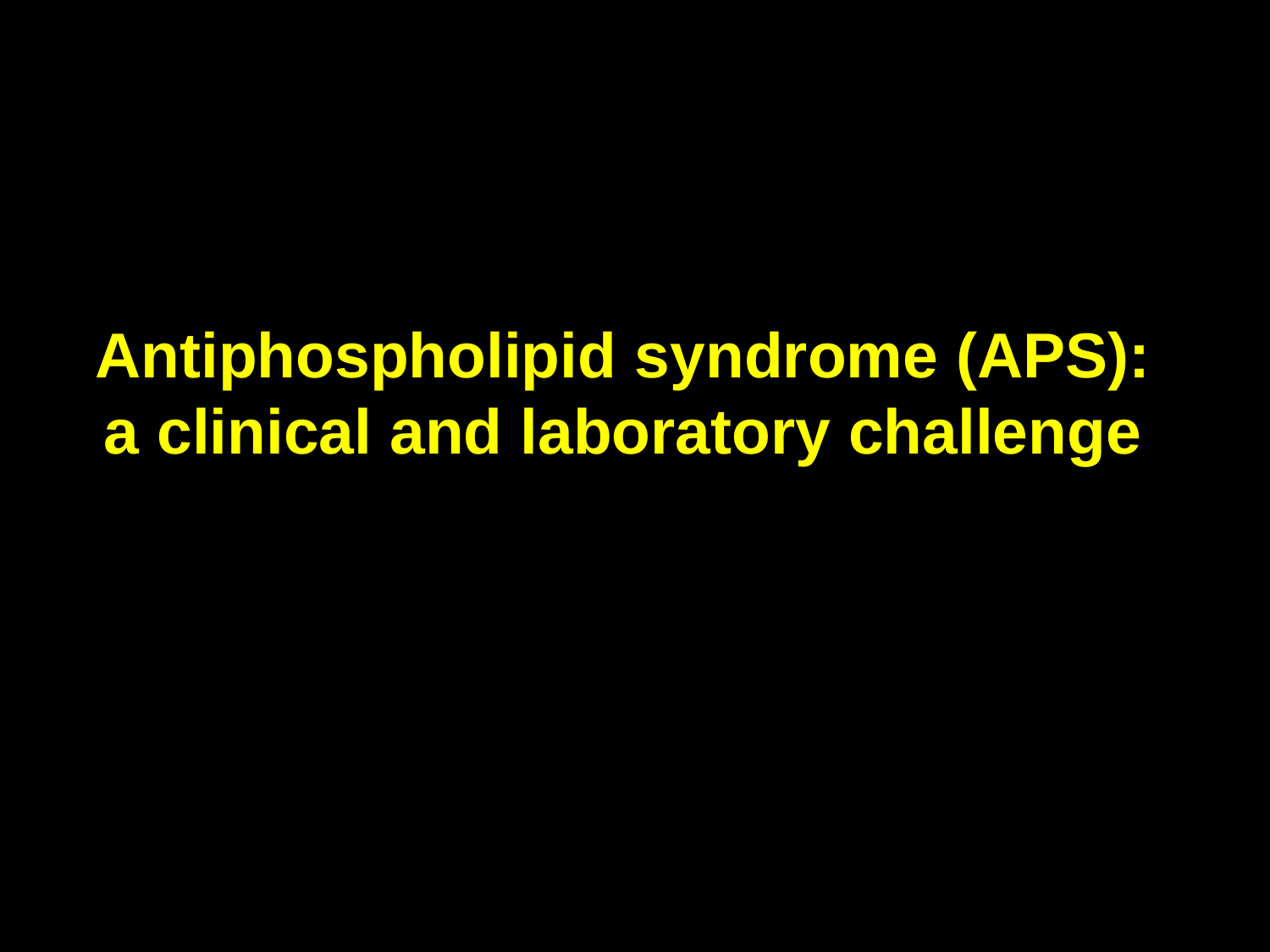#### **Antiphospholipid Antibodies** *Definition*

• *Lupus Anticoagulant (LA)*

Heterogenous category of Ig able to prolong phospholipid-dependent clotting tests

• *Anti-cardiolipin, anti-β2GPI*

Heterogenous category of Ig able to bind protein-PL complexes, immobilized on solidphase surfaces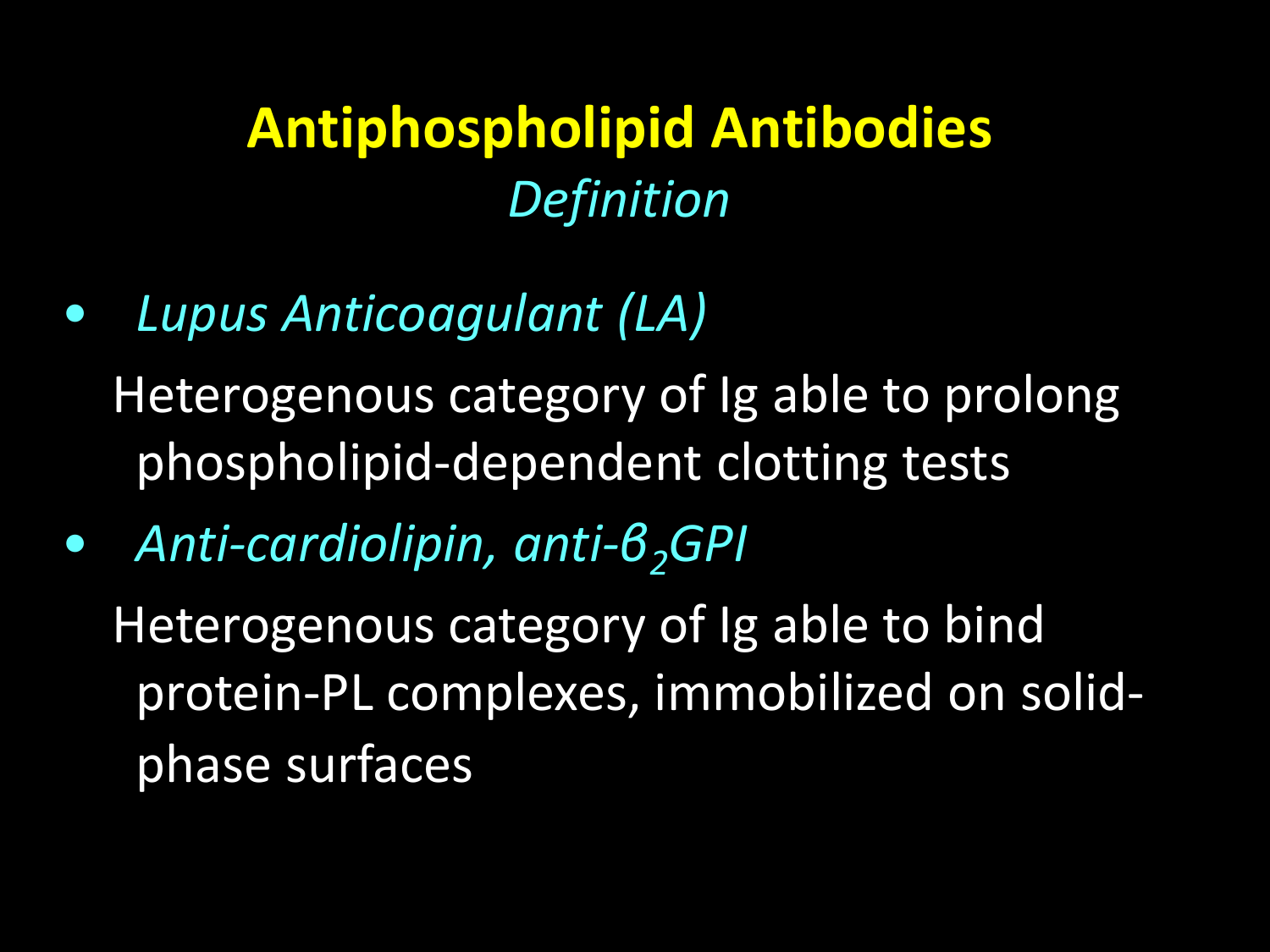#### **Antiphospholipid Syndrome**  *Laboratory Diagnosis*

• LA *and* solid-phase antiphospholipid antibodies (aCL and  $\beta_2$ -GPI) coexist in a limited proportion of patients with the syndrome

*Diagnosis must be based on both LA and solid-phase antibodies detection*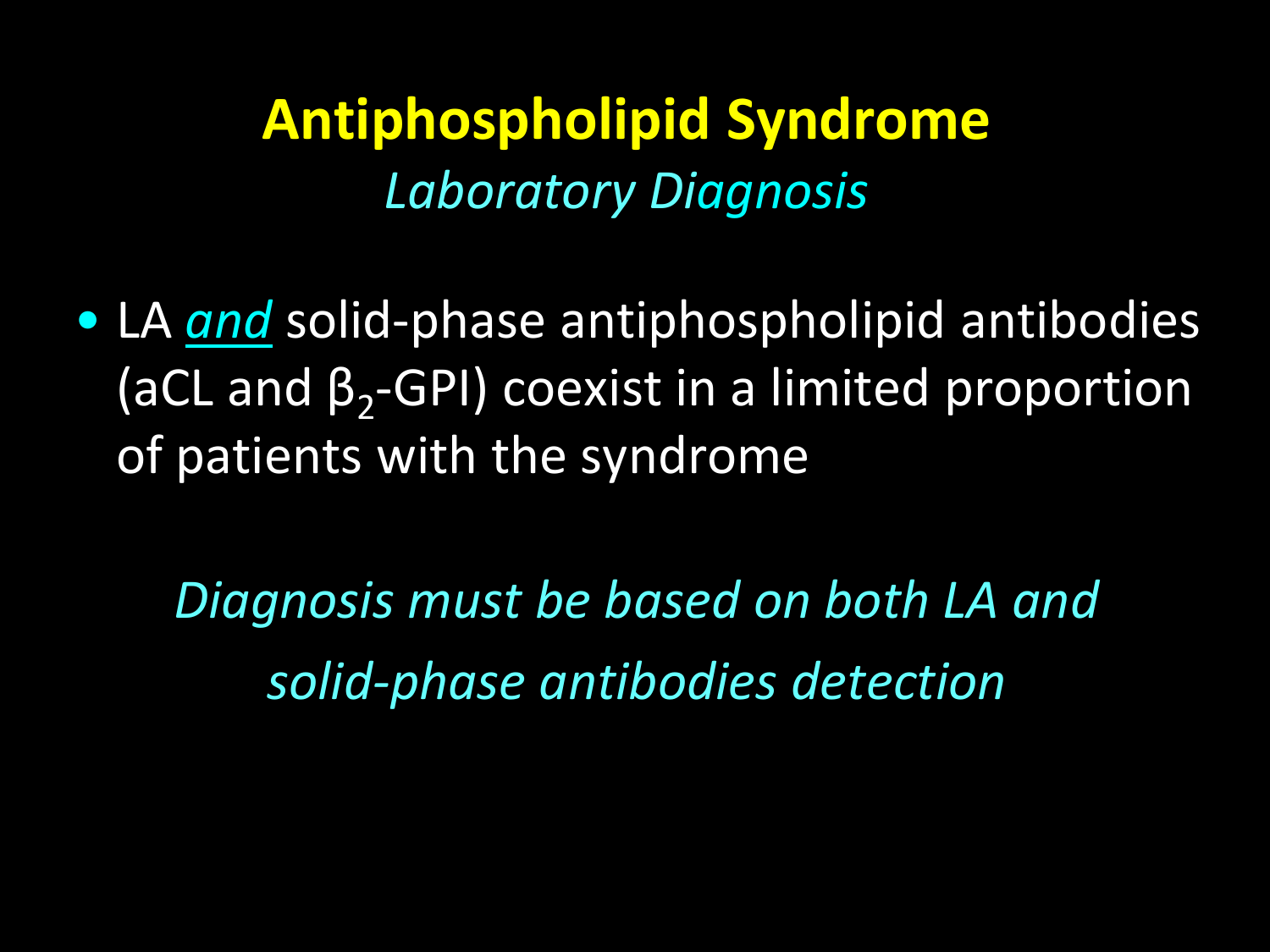# **Why LA Laboratory detection is important/difficult ?**

- *Important*
- Patients who are persistently LA-positive are candidates *for long term anticoagulation*
- *Difficult*
- There are no specific tests to detect LA
- Diagnosis is based on phospholipid-dependent clotting tests that are difficult to standardize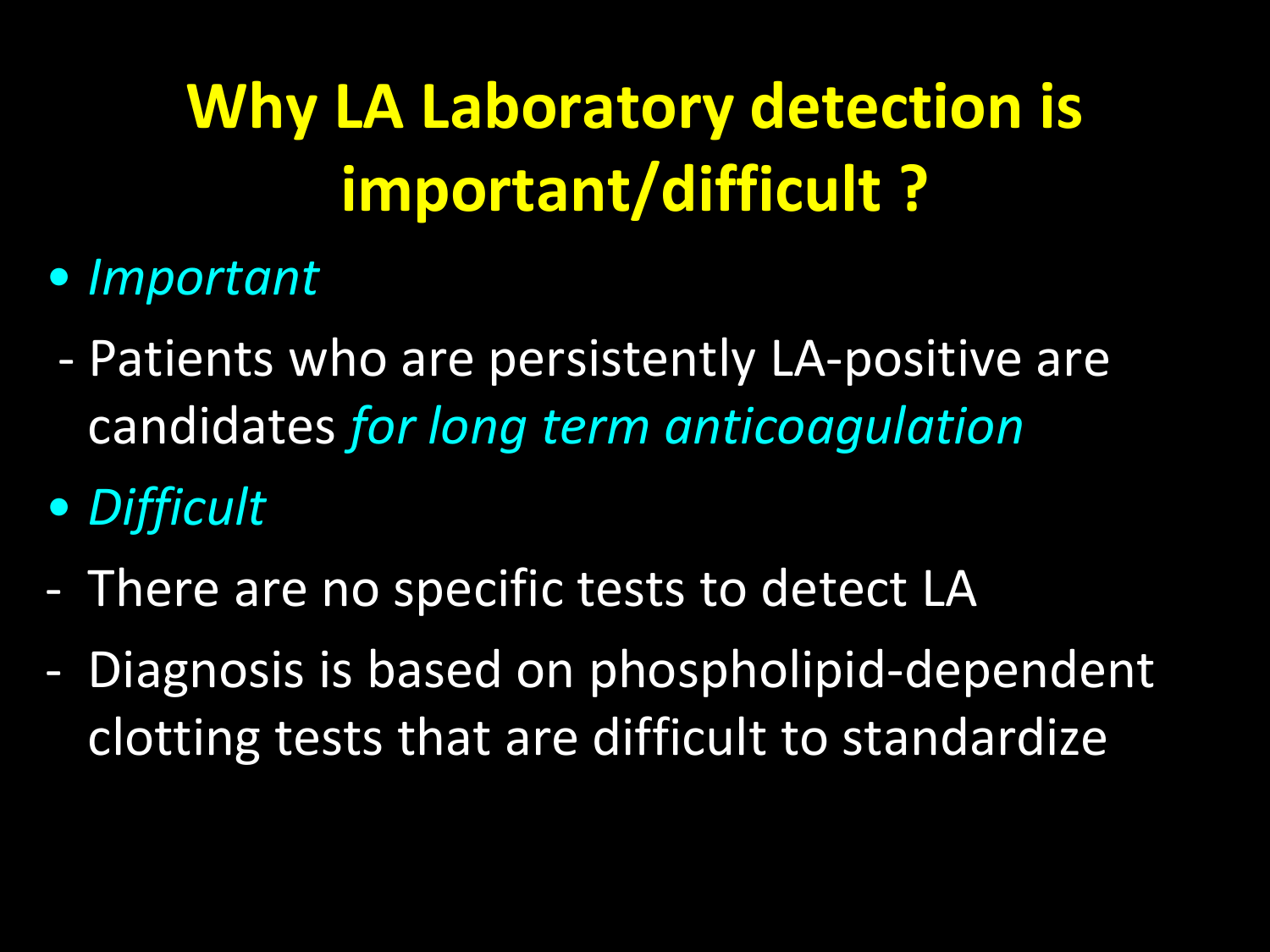# **Risk for thrombosis in antiphospholipid antibody carriers**

*Pengo V et al, Blood 2011;118:4714-8*



Average annual rates of first cardiovascular events (including VTE) in caucasian normal population  $(\bullet)$ ; in single aPL positive carriers  $(\bullet)$ ; and that shown in triple positive carriers in this study ( $\blacktriangle$ ).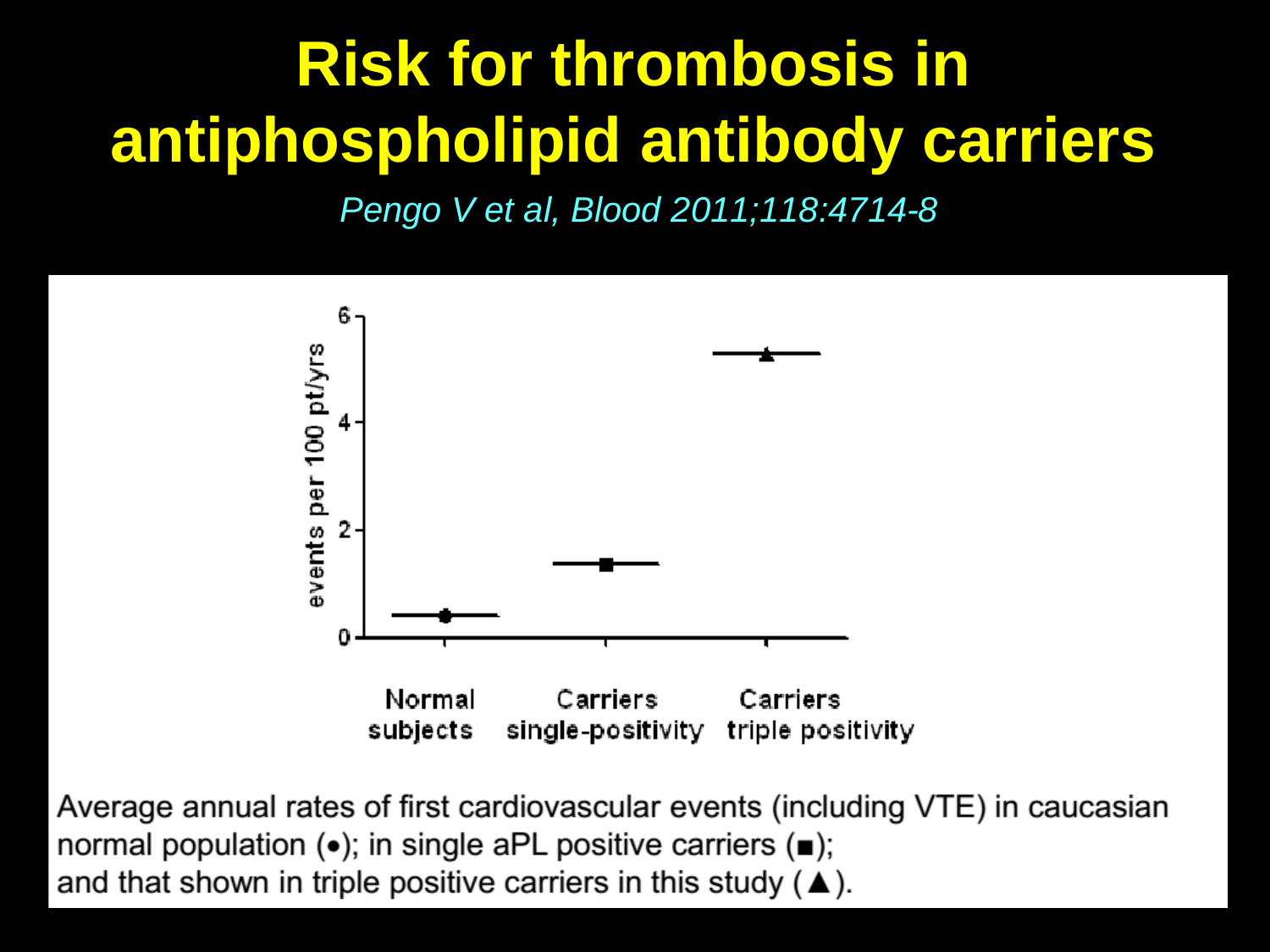#### **Cumulative incidence of thromboembolic events in high risk triple positive APS patients (n=160)**



*Pengo V et al, JTH 2010;8:237-42*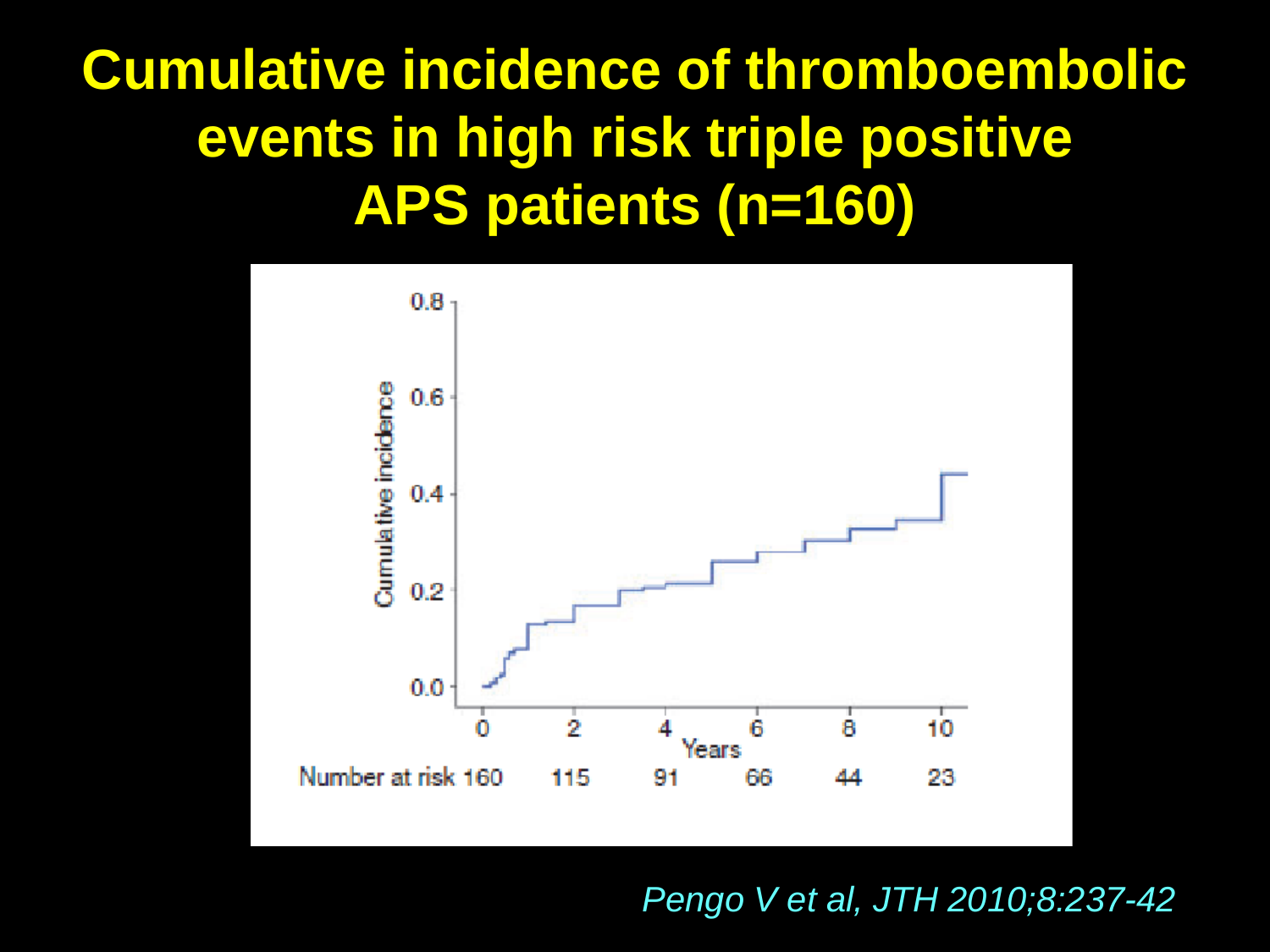#### **APS treatment in patients with VTE**

- Heparin, LMWH, fondaparinux
- VKAs
	- Intensity (INR 2.0-3.0)
		- *Crowther M et al, NEJM 2003;349:1133-8*
		- *Finazzi JTH 2005;3:848-53*
- DOAC (case reports, ongoing studies)
- Duration of treatment?